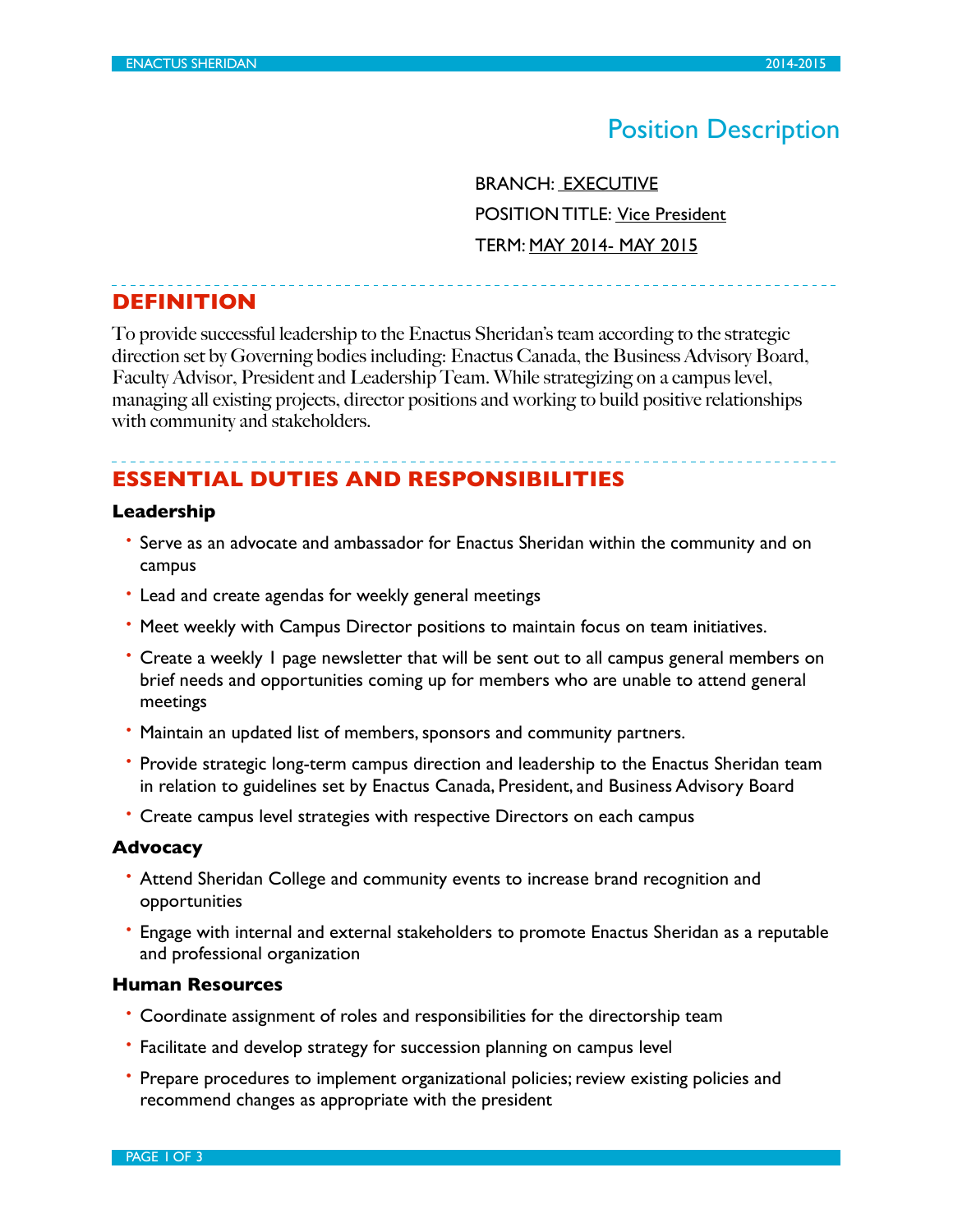• Continually update manuals and ensure all directors and project managers are working with manuals and job descriptions

#### **Operational Planning and Management**

- Manage preparation for Regional & National competitions
- Manage, maintain and ensure all communication is happening through Dropbox

Including:

- Adding new Members at start of year
- Ensuring old projects/materials are cleared out of each project
- Ensuring project managers and Directors are maintaining dropbox effectiveness
- Manage and coordinate logistics for team travel events in conjunction with President

#### **Fund Development**

- Work with President, and CFO to develop sponsorship strategy and build relationships with external stakeholders to secure funding from personal and corporate donors
- Work with Vice President of Finance, Project Managers, Campus Directors to secure funds for team activities and projects (donations, fundraising, sponsorship etc.)
- Work with CMO for information to go into Enactus Sheridan's monthly newsletter to stakeholders.

#### **Risk Management**

- Review team financials and budgets in conjunction with CFO and President
- Identify and evaluate risks and develop contingency and scenario plans when appropriate

*The duties and responsibilities outlined above are representative but not all-inclusive, responsibilities are not meant to be the sole task of VP, rather an item they should ensure are being accomplished under their direction, either themselves or members they recruit.*

## **RELATIONSHIPS**

Reports to: President, Business Advisory Board, Faculty Advisor

Oversees: Enactus Sheridan Campus team

#### **KEY ATTRIBUTES**

• Previous position on an Enactus Leadership team and affinity with the core mission and purpose